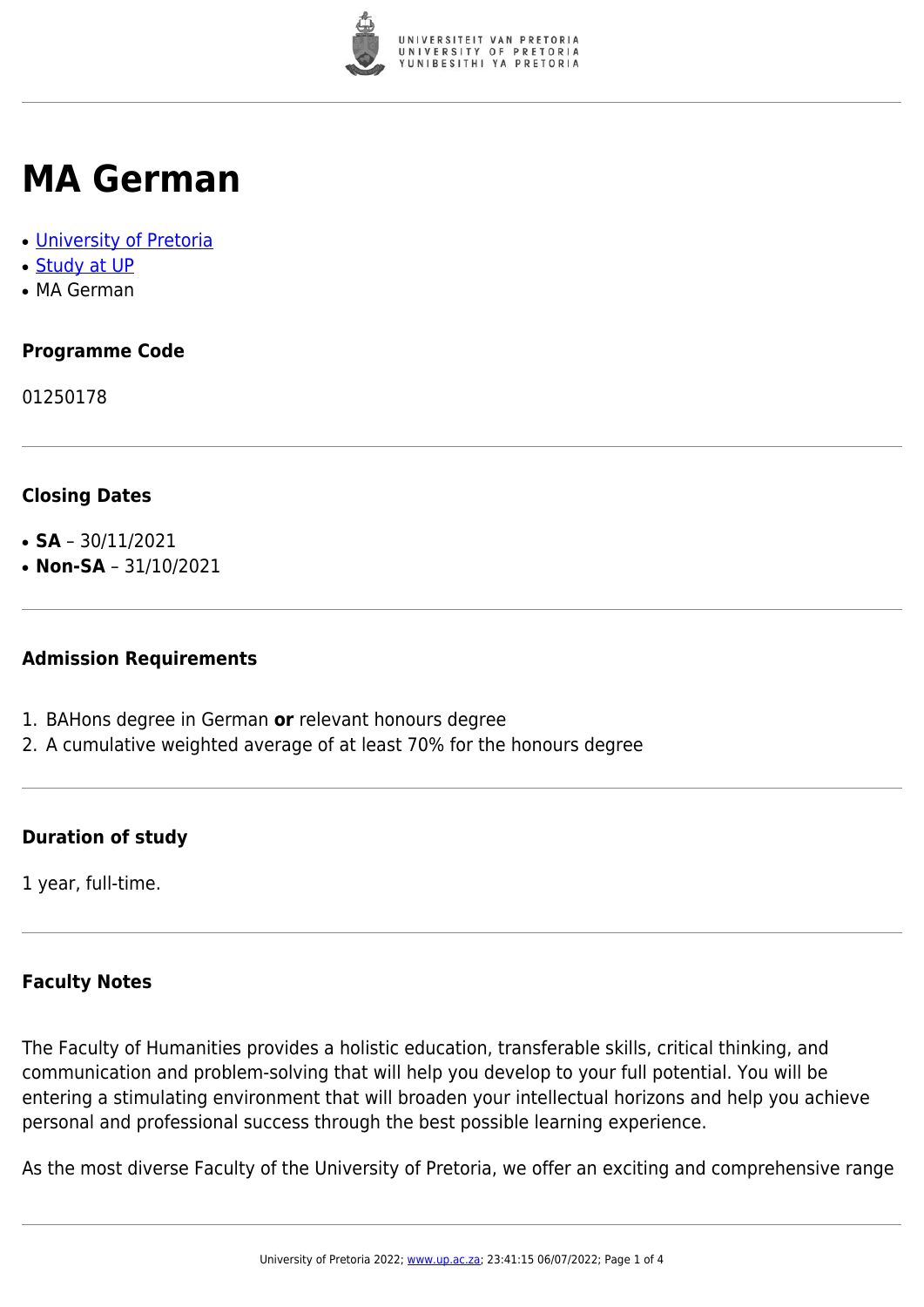

of programmes and discipline-based majors, including studies in languages, social sciences and visual and performing arts.

#### **Enquiries about the programme**

**Name:** Prof S Mühr **Tel:** 012 420 2419 **E-Mail:** stephan.muehr@up.ac.za



**How to apply**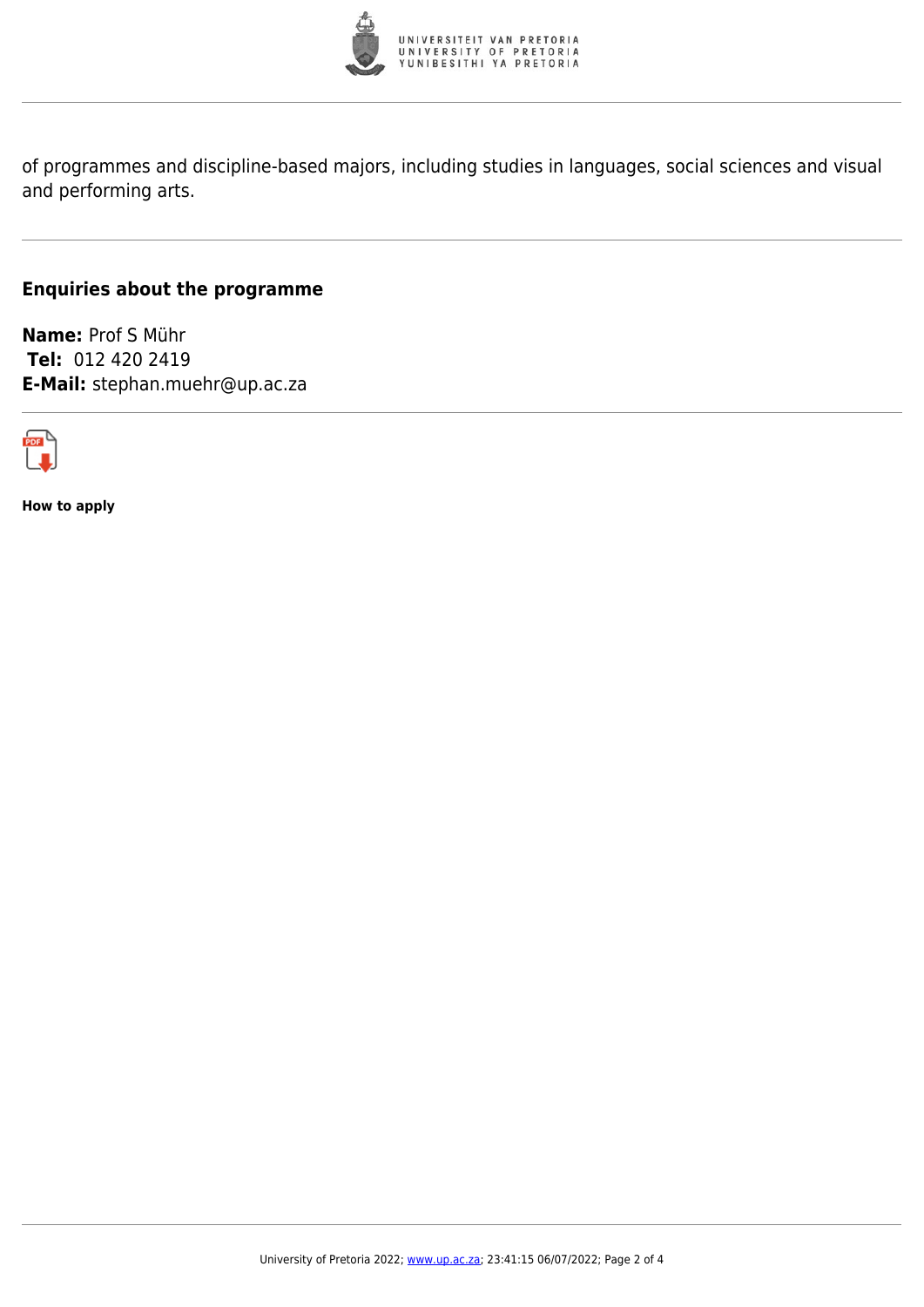



# **Online Application**